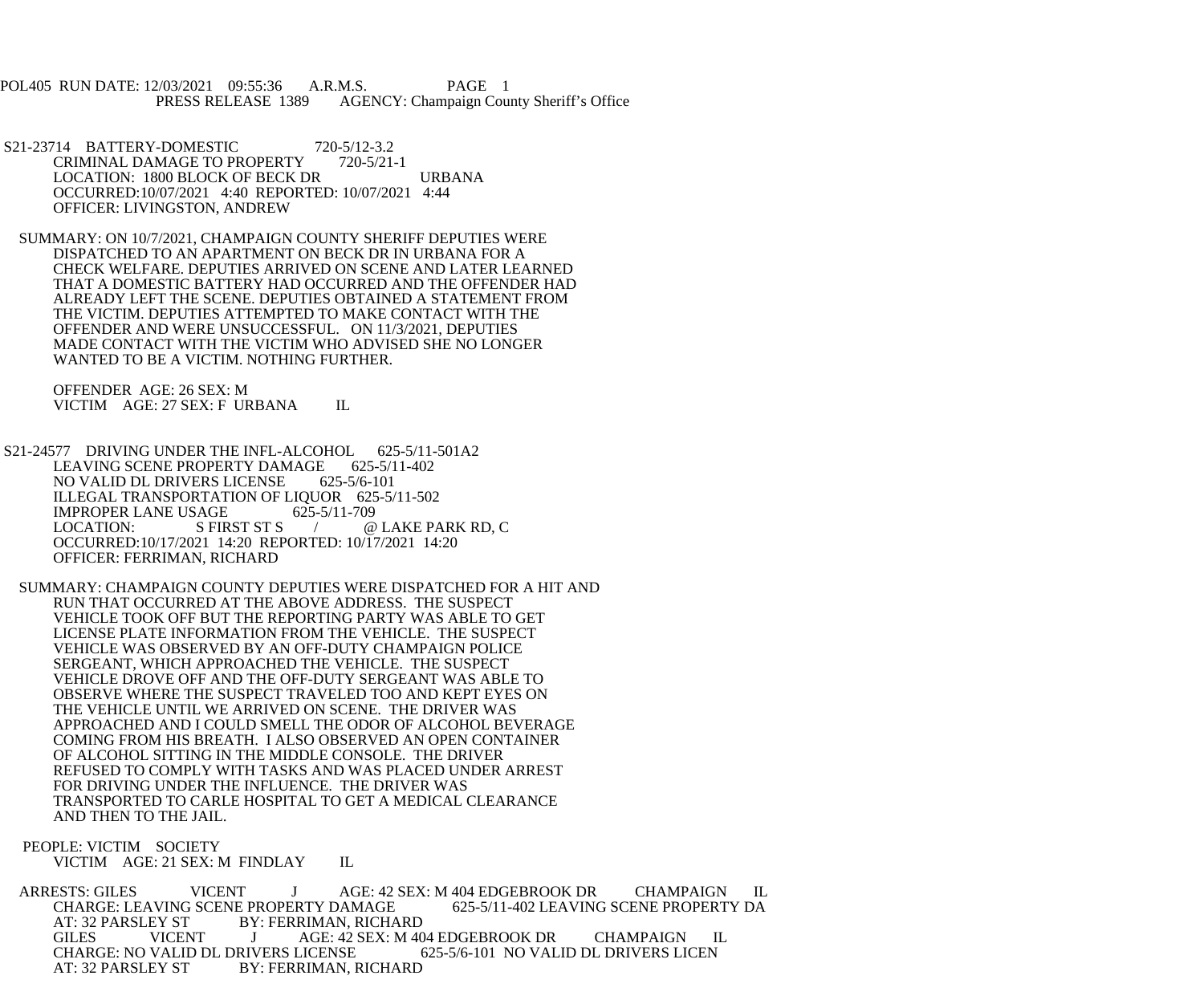POL405 RUN DATE: 12/03/2021 09:55:36 A.R.M.S. PAGE 2<br>PRESS RELEASE 1389 AGENCY: Champaign Cou PRESS RELEASE 1389 AGENCY: Champaign County Sheriff's Office<br>GILES VICENT J AGE: 42 SEX: M 404 EDGEBROOK DR CHAN AGE: 42 SEX: M 404 EDGEBROOK DR CHAMPAIGN IL<br>FION OF LIQUOR 625-5/11-502 ILLEGAL TRANSPORTATION OF CHARGE: ILLEGAL TRANSPORTATION OF LIQUOR<br>AT: 32 PARSLEY ST BY: FERRIMAN, RICHARI AT: 32 PARSLEY ST BY: FERRIMAN, RICHARD<br>GILES VICENT J AGE: 42 SEX: M 40 J AGE: 42 SEX: M 404 EDGEBROOK DR CHAMPAIGN IL<br>USAGE 625-5/11-709 IMPROPER LANE USAGE CHARGE: IMPROPER LANE USAGE<br>AT: 32 PARSLEY ST BY: FERE AT: 32 PARSLEY ST BY: FERRIMAN, RICHARD<br>GILES VICENT J AGE: 42 SEX: M 40 AGE: 42 SEX: M 404 EDGEBROOK DR CHAMPAIGN IL<br>FL-ALCOHOL 625-5/11-501 DRIVING UNDER THE INFL-AL CHARGE: DRIVING UNDER THE INFL-ALCOHOL<br>AT: 32 PARSLEY ST BY: FERRIMAN, RICHA **BY: FERRIMAN, RICHARD** 

- S21-26385 BURGLARY FROM MOTOR VEHICLE 720-5/19-1 LOCATION: 800 BLOCK OF VILLAGE PARK WY SAVOY OCCURRED:11/02/2021 23:00 REPORTED: 11/03/2021 9:01 OFFICER: CUMMINGS, MATTHEW
- SUMMARY: ON 11/3/21 AT APPROXIMATELY 0900 HOURS, CHAMPAIGN COUNTY SHERIFF'S DEPUTIES TOOK A REPORT OF A VEHICLE THAT WAS BURGLARIZED OVERNIGHT AT THE VILLAGE AT COLBERT PARK. THERE WERE NO ITEMS TAKEN AND NO SUSPECT INFORMATION.

OFFENDER SEX: RACE: HEIGHT: 000 WEIGHT: 000 HAIR: EYES:<br>VICTIM AGE: 24 SEX: F SAVOY IL VICTIM AGE: 24 SEX: F SAVOY

- S21-26497 BURGLARY FROM MOTOR VEHICLE 720-5/19-1 LOCATION: 600 BLOCK OF LAUREL DR ST JOSEPH OCCURRED:11/03/2021 21:30 REPORTED: 11/04/2021 8:37 OFFICER: FERRIMAN, RICHARD
	- SUMMARY: RP CALLED TO REPORT HER UNLOCKED VEHICLE HAD BEEN ENTERED AND SEVERAL ITEMS WERE TAKEN. RP HAD NO SUSPECT INFORMATION AT THIS TIME. LATENT PRINTS WERE LOCATED AND SEIZED AS EVIDENCE.
- PROPERTY: STOLEN 1 IDENTIFICATION ITEMS
	- STOLEN 1 AUTO PART & ACCESSORY
	- STOLEN 1 BACKPACK/SPORTS BAG
	- STOLEN 1 CURRENCY-NOT CHECKS/BOND
	- OFFENDER SEX: RACE: HEIGHT: 000 WEIGHT: 000 HAIR: EYES: VICTIM AGE: 46 SEX: F SAINT JOSEPH IL
- S21-26740 THEFT OVER \$500 720-5/16-1 \*\* JUVENILE \*\*<br>LOCATION: 100 BLOCK OF 2500N MAHOMET LOCATION: 100 BLOCK OF 2500N OCCURRED:11/04/2021 21:00 REPORTED: 11/06/2021 17:54 OFFICER: PING, JOEL